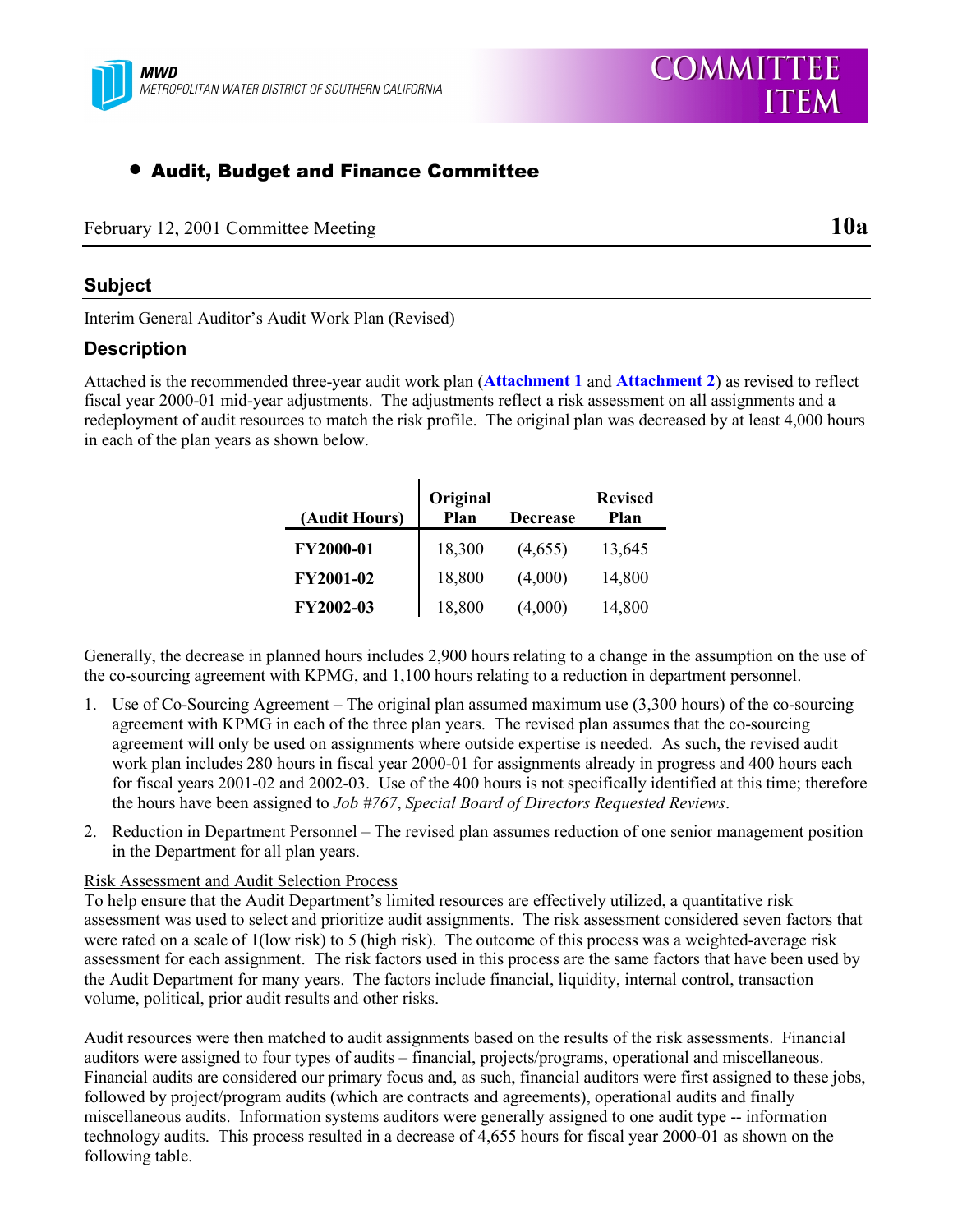|                               |          | <b>Fiscal Year 2000-01 Hours</b> |                |
|-------------------------------|----------|----------------------------------|----------------|
|                               | Original |                                  | <b>Revised</b> |
| (Audit Type)                  | Plan     | Change                           | Plan           |
| Financial                     | 2,290    | 35                               | 2,325          |
| <b>Projects/Programs</b>      | 7,440    | (1,105)                          | 6,335          |
| <b>Information Technology</b> | 3,050    | (645)                            | 2,405          |
| Operational                   | 2,500    | (1,730)                          | 770            |
| <b>Miscellaneous</b>          | 1,740    | (1,245)                          | 495            |
| Administration                | 1,280    | 35                               | 1,315          |
|                               | 18,300   | (4,655)                          | 13,645         |

The decrease in hours for project/program audits, information technology audits and operational audits is due primarily to the reduction of co-sourcing hours with KPMG. The decrease in hours for miscellaneous audits is due primarily to the reduction in department personnel.

#### **Policy**

Procedure for Department Head Evaluation and Compensation.

### **Board Options/Fiscal Impact**

#### **Option #1**

Approve the Interim General Auditor's Audit Work Plan (Revised)

#### **Option #2**

Redirection of the Interim General Auditor's Audit Work Plan (Revised)

#### **Staff Recommendation**

Option #1

*Interim General Auditor Date*

1/3/2001

**Attachment 1 – Three-year Audit Work Plan (Revised) Attachment 2 – Three-year Audit Work Plan (Revised) Traditional Format**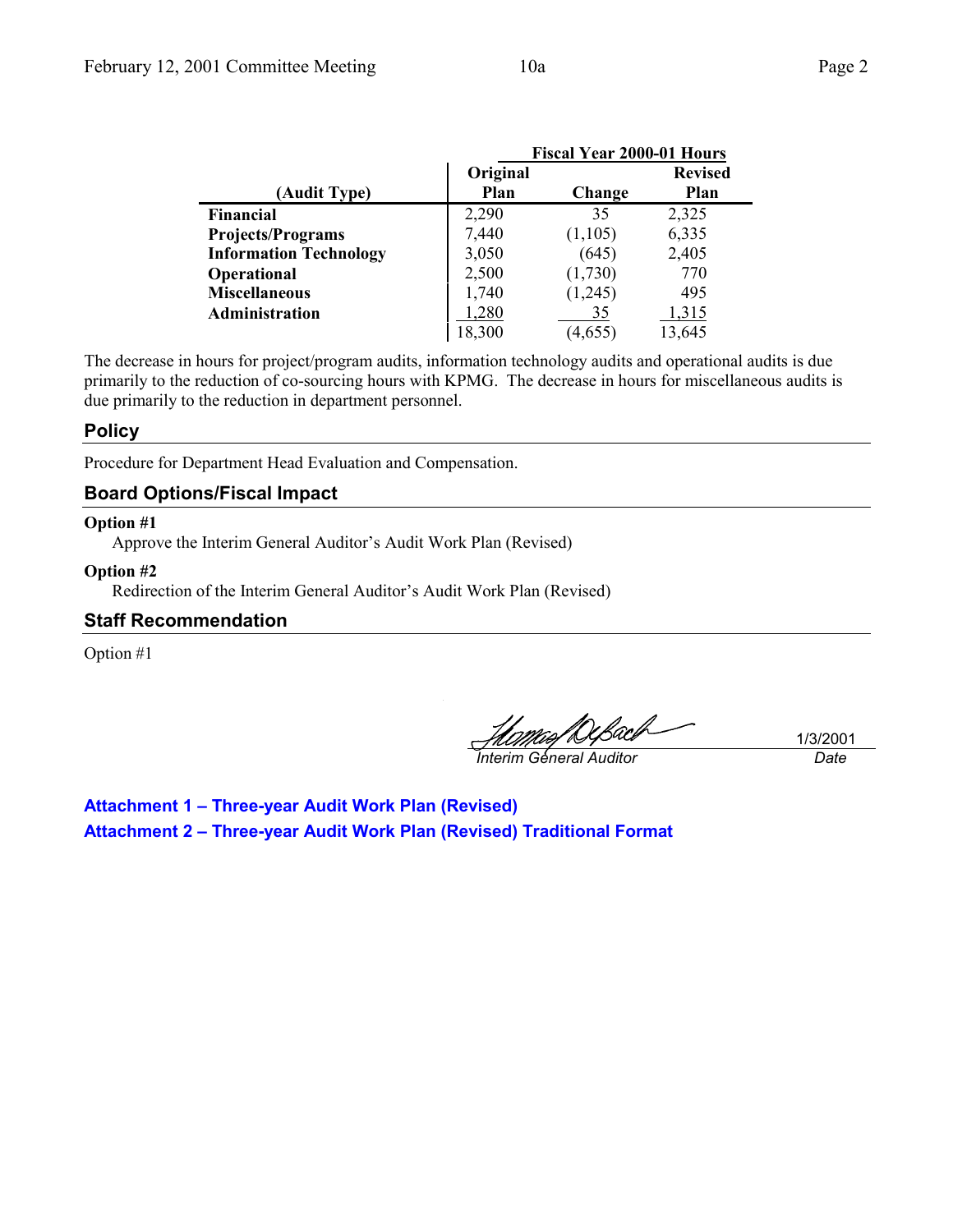### **Internal Audit Department Audit Work Plan -- RevisedSummary -- Hours**

|                               |                | FY 2000-01 |          |                | FY 2001-02 |          | FY 2002-03     |         |          |  |  |
|-------------------------------|----------------|------------|----------|----------------|------------|----------|----------------|---------|----------|--|--|
| <b>Audit Type</b>             | <b>Revised</b> | Change     | Original | <b>Revised</b> | Change     | Original | <b>Revised</b> | Change  | Original |  |  |
| Financial                     | 2,325          | 35         | 2,290    | 2,340          | 60         | 2,280    | 2,400          | 110     | 2,290    |  |  |
| Projects and Programs         | 6,335          | (1, 105)   | 7,440    | 7,800          | (1,100)    | 8,900    | 7,240          | 80      | 7,160    |  |  |
| <b>Information Technology</b> | 2,405          | (645)      | 3,050    | 2,340          | 80         | 2,260    | 2,340          | (290)   | 2,630    |  |  |
| Operational                   | 770            | (1,730)    | 2,500    | 280            | (2, 140)   | 2,420    | 780            | (3,000) | 3,780    |  |  |
| <b>Miscellaneous</b>          | 495            | (1, 245)   | 1,740    | 920            | (740)      | 1,660    | 920            | (740)   | 1,660    |  |  |
| Administration                | 1,315          | 35         | 1,280    | 1,120          | (160)      | 1,280    | 1,120          | (160)   | 1,280    |  |  |
|                               | 13,645         | (4,655)    | 18,300   | 14,800         | (4,000)    | 18,800   | 14,800         | (4,000) | 18,800   |  |  |

See detail pages 2-5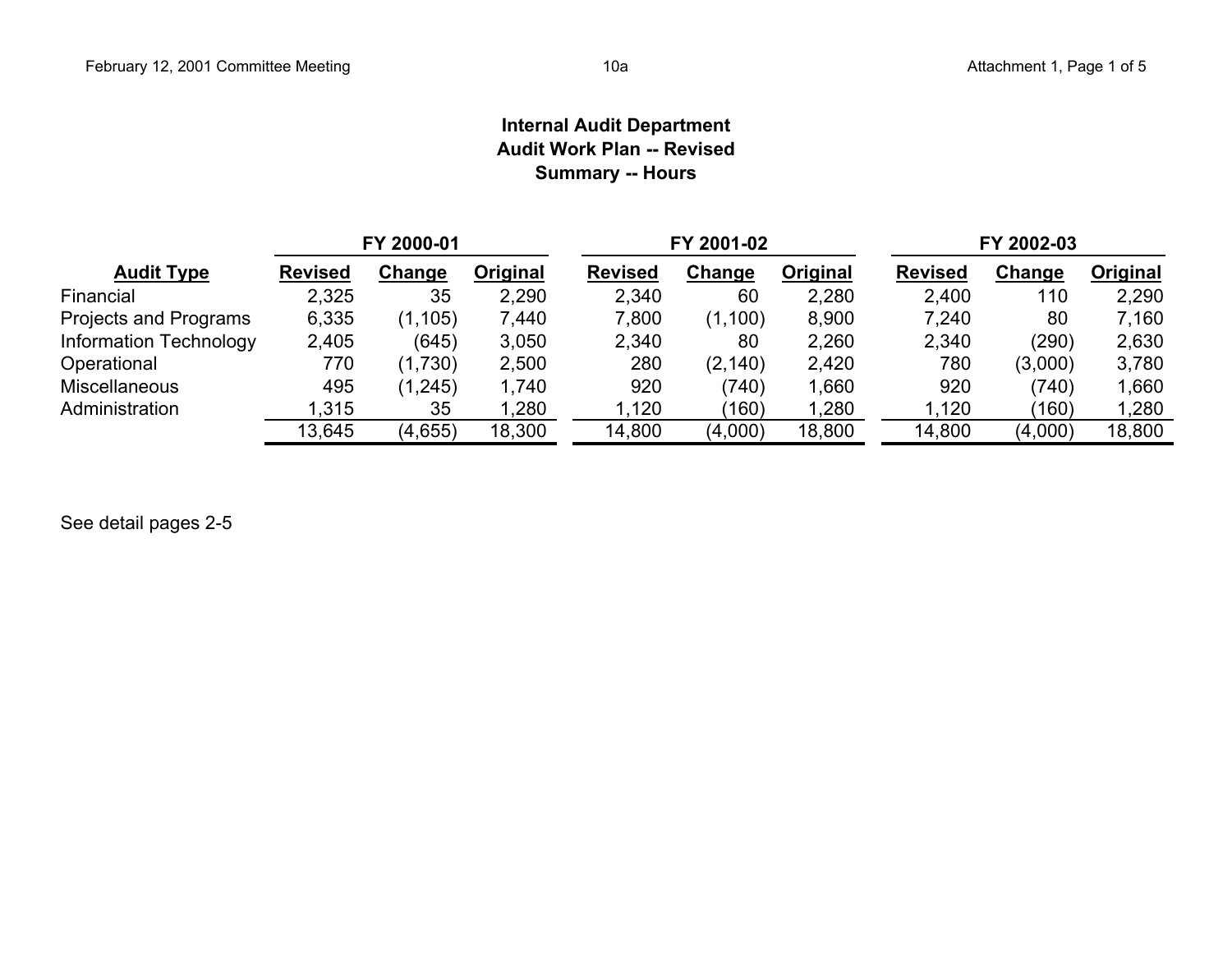|                                                                   |         |                         |                                |                | <b>Revised Plan</b> |       |                | Incr (Decr)    |                             |       | <b>Original Plan</b> |       |
|-------------------------------------------------------------------|---------|-------------------------|--------------------------------|----------------|---------------------|-------|----------------|----------------|-----------------------------|-------|----------------------|-------|
| Entity                                                            | Project |                         | <b>Risk</b><br>Subj Assessment | 2001           | 2002                | 2003  | 2001           | 2002           | 2003                        | 2001  | 2002                 | 2003  |
| F Assist External Auditor: Quarterly & Y/E Audits -- FY 2000-01   | 778     | 6                       | 3.3                            | 400            | 500                 | 500   |                | $\overline{a}$ |                             | 400   | 500                  | 500   |
| F Assist External Auditor: Quarterly & Y/E Audits -- FY 1999-00   | 714     | 6                       | 3.3                            | 100            |                     |       | $\blacksquare$ | $\blacksquare$ | $\sim$                      | 100   |                      |       |
| F<br>Employee/Director Expense Claims & Annual Report             | 228     | 5                       | 3.1                            | 240            | 240                 | 240   |                | $\blacksquare$ |                             | 240   | 240                  | 240   |
| F<br>Stores Inventory -- Quarterly Cycle Counts                   | 564     | $\mathbf{1}$            | 3.0                            | 185            | 160                 | 160   | 25             | $\blacksquare$ | $\sim$                      | 160   | 160                  | 160   |
| F<br>Operating Equipment Inventories -- Quarterly                 | 596     | $\mathbf{1}$            | 3.0                            | 240            | 240                 | 240   | $\blacksquare$ | $\blacksquare$ | $\overline{\phantom{a}}$    | 240   | 240                  | 240   |
| Quarterly Review of Purchase Card Transactions<br>F               | 724     | $\mathbf{1}$            | 2.9                            | 320            | 320                 | 320   |                | $\blacksquare$ |                             | 320   | 320                  | 320   |
| <b>Financial Diagnostic Reviews</b><br>F                          | 619     | 6                       | 2.8                            | 200            | 200                 | 200   | $\overline{a}$ | $\overline{a}$ |                             | 200   | 200                  | 200   |
| F<br>Petty Cash Counts                                            | 602     | $\mathbf{1}$            | 2.0                            | 120            | 120                 | 120   | $\overline{a}$ | $\sim$         | $\sim$                      | 120   | 120                  | 120   |
| F Amortization of SWP Participation Rights                        | 650     | 5                       | 1.6                            | 40             | 40                  | 40    |                | $\blacksquare$ |                             | 40    | 40                   | 40    |
| F Federal & State Lobbying Reports                                | 242     | 6                       | 1.4                            | 80             | 80                  | 80    | $\overline{a}$ | $\overline{a}$ | $\sim$                      | 80    | 80                   | 80    |
| Annual Review of Debt Issues<br>F                                 | 683     | 6                       | 1.2                            | 140            | 140                 | 140   | $\overline{a}$ | $\blacksquare$ | $\blacksquare$              | 140   | 140                  | 140   |
| F<br>Annual Financial Report & CAFR                               | 688     | 6                       | 1.2                            | 60             | 60                  | 60    |                |                |                             | 60    | 60                   | 60    |
| Annual Bond Statement Update<br>F                                 | 687     | 6                       | 1.0                            | 20             | 20                  | 20    | ÷.             |                |                             | 20    | 20                   | 20    |
| F Miscellaneous Financial Reviews                                 | 255     | $\mathbf{1}$            | 1.0                            | 180            | 220                 | 280   | 10             | 60             | 110                         | 170   | 160                  | 170   |
| <b>Total Financial Audits</b>                                     |         |                         |                                | 2,325          | 2,340               | 2,400 | 35             | 60             | 110                         | 2,290 | 2,280                | 2,290 |
| P Monitor Inland Feeder Project                                   | 508     | 2                       | 4.1                            | 1,120          | 1,200               | 1,200 | (80)           | $\overline{a}$ | $\mathcal{L}^{\mathcal{A}}$ | 1,200 | 1,200                | 1,200 |
| P<br>State Water Project Contract Matters                         | 252     | $\overline{4}$          | 4.0                            | 80             | 100                 | 100   | (20)           | $\blacksquare$ | $\sim$                      | 100   | 100                  | 100   |
| P Monitor Diamond Valley Lake Recreation Project                  | 736     | 2                       | 3.8                            | 360            | 600                 | 600   | (40)           | $\blacksquare$ | $\sim$                      | 400   | 600                  | 600   |
| P<br>Monitor Interim Agricultural Water Program                   | 523     | $\overline{4}$          | 3.8                            | 280            | 220                 | 220   | 60             | $\mathbf{r}$   |                             | 220   | 220                  | 220   |
| Consulting Agreement Audits<br>P                                  | 538     | $\overline{2}$          | 3.7                            | 1,050          | 1,100               | 1,100 | 50             | 100            | 100                         | 1,000 | 1,000                | 1,000 |
| P Review Colo. River Aqueduct Groundwater Storage Agreements      | 735     | $\overline{4}$          | 3.6                            |                | 240                 | 240   | (240)          | $\blacksquare$ |                             | 240   | 240                  | 240   |
| P<br>Review of High Efficiency Clothes Washer Rebate Program      | 721     | $\overline{4}$          | 3.4                            | 240            |                     |       | $\overline{a}$ | $\sim$         |                             | 240   |                      |       |
| Audits of Other Major Construction Projects<br>P                  | 777     | $\overline{2}$          | 3.4                            | 600            | 600                 | 600   | $\blacksquare$ | $\blacksquare$ | $\sim$                      | 600   | 600                  | 600   |
| P Monitor Diamond Valley Lake Project Costs                       | 493     | $\overline{2}$          | 3.4                            | 200            |                     |       |                | $\sim$         |                             | 200   |                      |       |
| P<br>Review Groundwater Storage Program Agr. With Member Agencies | 723     | $\overline{4}$          | 3.3                            | 135            | 240                 | 240   | (105)          | $\overline{a}$ |                             | 240   | 240                  | 240   |
| CAL-FED Category III Agreement Compliance<br>P                    | 632     | $\overline{4}$          | 3.2                            | 140            | 140                 | 140   | (260)          | (60)           | (60)                        | 400   | 200                  | 200   |
| JIT Contracts/Inventory Replenishment Contracts<br>P              | 681     | $\overline{2}$          | 3.2                            | 260            | 240                 | 240   | 20             | $\blacksquare$ |                             | 240   | 240                  | 240   |
| P<br>Review of Reclamation & Groundwater Recovery Programs        | 671     | $\overline{\mathbf{4}}$ | 3.1                            | 1,060          | 1,100               | 1,100 | (40)           | $\overline{a}$ | $\blacksquare$              | 1,100 | 1,100                | 1,100 |
| Review of Agreements for Agency Temps<br>P                        | 741     | $\overline{2}$          | 3.0                            | 300            |                     |       | 300            | (300)          | $\blacksquare$              |       | 300                  |       |
| Review Community Partnering and Other Grants<br>P                 | 739     | $\overline{5}$          | 2.9                            |                | 300                 |       |                | $\overline{a}$ |                             |       | 300                  |       |
| <b>Oxidation Retrofit Construction Projects</b><br>P              | 631     | $\overline{2}$          | 2.9                            | 320            | 400                 | 400   | $\sim$         | $\overline{a}$ |                             | 320   | 400                  | 400   |
| Seasonal Storage Program Status<br>P                              | 637     | $\overline{4}$          | 2.8                            | 190            | 220                 | 220   | (30)           | $\blacksquare$ | $\sim$                      | 220   | 220                  | 220   |
| P Monitor Alameda Corridor Project                                | 720     | $\overline{2}$          | 2.7                            |                | 400                 | 400   | (320)          | $\mathbf{r}$   | $\sim$                      | 320   | 400                  | 400   |
| Central Valley Water Storage / Exchange Agreements<br>P           | 659     | $\overline{4}$          | 2.6                            | $\overline{a}$ | 500                 |       |                | $\overline{a}$ | $\sim$                      |       | 500                  |       |
| <b>Pre-Contract Award Audits</b><br>P                             | 668     | $\mathbf{1}$            | 2.6                            |                |                     |       | (400)          | (400)          | (400)                       | 400   | 400                  | 400   |
| P Lake Mathews Watershed Program Compliance                       | 640     | $\overline{4}$          | 2.5                            |                | 200                 | 200   | $\blacksquare$ | (200)          | 200                         |       | 400                  |       |
| P Review Member Agencies Service Conn. Reimbursable Projects      | 774     | $\overline{2}$          | 1.6                            |                |                     | 240   |                | (240)          | 240                         |       | 240                  |       |
| <b>Total Projects/Program Audits</b>                              |         |                         |                                | 6,335          | 7,800               | 7,240 | (1, 105)       | (1, 100)       | 80                          | 7,440 | 8,900                | 7,160 |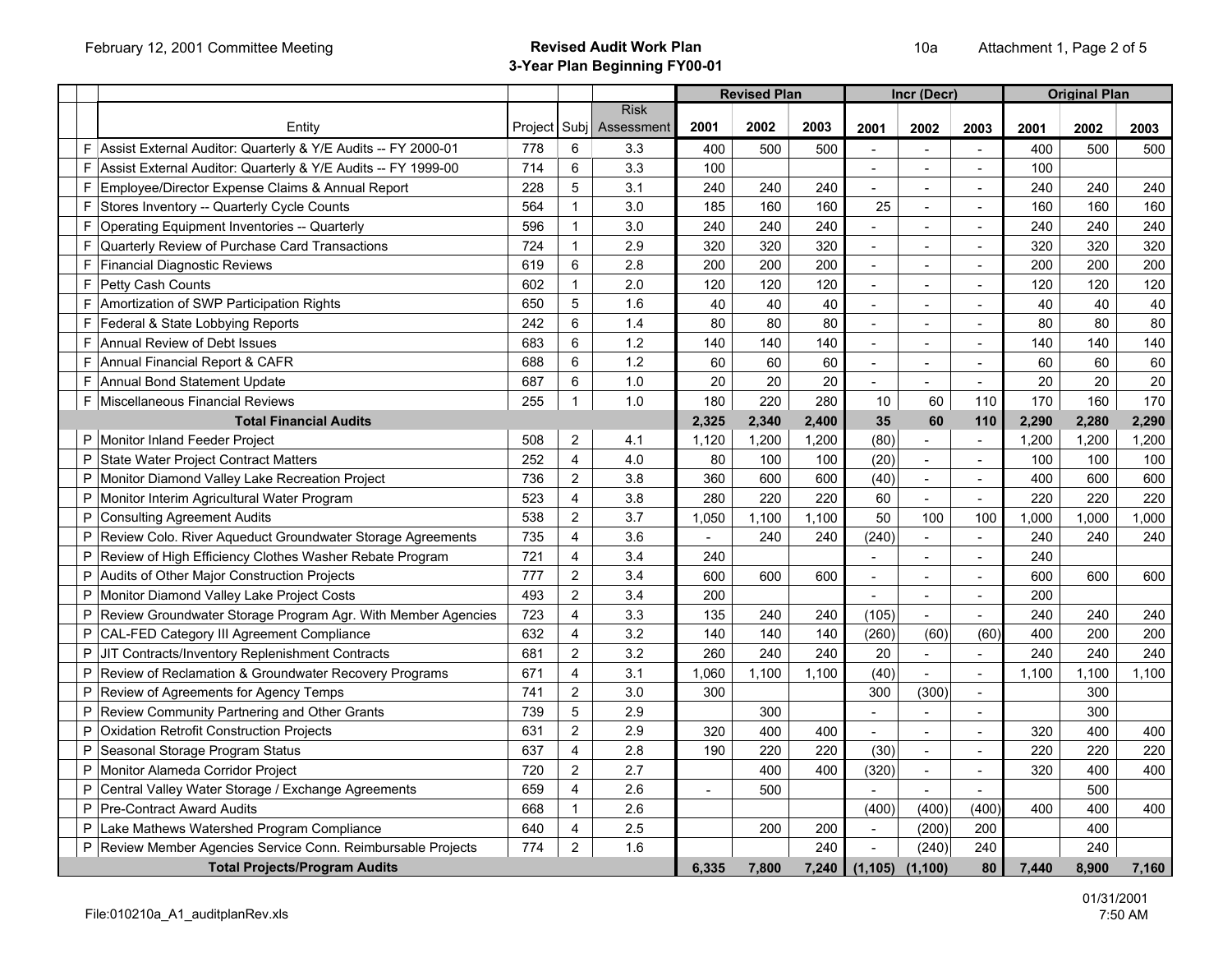|                                                                    |     |              |                                        |      | <b>Revised Plan</b> |      |                          | Incr (Decr)    |                          |      | <b>Original Plan</b> |      |
|--------------------------------------------------------------------|-----|--------------|----------------------------------------|------|---------------------|------|--------------------------|----------------|--------------------------|------|----------------------|------|
| Entity                                                             |     |              | <b>Risk</b><br>Project Subj Assessment | 2001 | 2002                | 2003 | 2001                     | 2002           | 2003                     | 2001 | 2002                 | 2003 |
| IT Follow-up on Quarterly Info. Technology Projects Status Reports | 717 | 3            | 4.8                                    | 120  | 120                 | 120  |                          |                |                          | 120  | 120                  | 120  |
| IT Assist IT Management on DWR SAP Systems Upgrade Project         | 768 | 3            | 4.8                                    | 100  |                     |      | $\overline{a}$           | $\overline{a}$ | $\sim$                   | 100  |                      |      |
| IT Review Business Resumption Plans -- Information Systems         | 677 | $\mathbf{1}$ | 4.6                                    | 80   | 40                  | 40   | $\blacksquare$           | $\mathbf{r}$   | $\sim$                   | 80   | 40                   | 40   |
| IT Web-based PeopleSoft Upgrade -- SDLC                            | 737 | 3            | 4.6                                    | 220  |                     |      |                          | $\overline{a}$ | $\overline{a}$           | 220  |                      |      |
| IT Monitor Implementation of a New Rate Structure in WINS -- SDLC  | 772 | 3            | 4.6                                    |      | 240                 |      |                          | $\overline{a}$ | $\sim$                   |      | 240                  |      |
| IT SCADA Upgrades -- SDLC                                          | 779 | 3            | 4.6                                    | 220  |                     |      | $\blacksquare$           | $\blacksquare$ | $\sim$                   | 220  |                      |      |
| IT Review of Capital Projects Reporting Process                    | 781 | 3            | 4.6                                    | 240  |                     |      | 240                      | $\blacksquare$ | $\sim$                   |      |                      |      |
| IT Environmental Compliance Systems -- SDLC                        | 458 | 3            | 4.4                                    | 40   |                     |      |                          | $\overline{a}$ |                          | 40   |                      |      |
| IT SOMMS -- SDLC                                                   | 660 | 3            | 4.4                                    | 220  |                     |      | $\blacksquare$           | $\blacksquare$ | $\sim$                   | 220  |                      |      |
| IT Monitor Enterprise-wide IT Security Implementation              | 738 | $\mathbf{1}$ | 4.2                                    | 220  |                     |      |                          |                |                          | 220  |                      |      |
| IT Windows NT/2000 Implementation -- SDLC                          | 664 | 3            | 4.0                                    | 200  |                     |      | $\overline{\phantom{a}}$ | $\blacksquare$ | $\blacksquare$           | 200  |                      |      |
| IT Oracle Financials Upgrade -- SDLC                               | 718 | 3            | 4.0                                    | 220  |                     |      | $\blacksquare$           | $\blacksquare$ | $\blacksquare$           | 220  |                      |      |
| IT Enterprise Server Upgrade -- SDLC                               | 719 | 3            | 4.0                                    | 220  |                     |      |                          | $\overline{a}$ | $\blacksquare$           | 220  |                      |      |
| IT Electronic Document Management Project -- SDLC                  | 524 | 3            | 4.0                                    | 80   |                     |      | (20)                     | $\blacksquare$ | $\sim$                   | 100  |                      |      |
| IT PIR -- Investment Management System                             | 465 | $\mathbf{1}$ | 3.6                                    |      | 300                 |      | (300)                    | 300            | $\sim$                   | 300  |                      |      |
| IT Software Licensing Compliance Review                            | 679 | $\mathbf{1}$ | 3.2                                    |      | 240                 |      |                          |                |                          |      | 240                  |      |
| IT PIR -- Remote Meter Reading System                              | 700 | $\mathbf{1}$ | 3.2                                    |      | 360                 |      | $\blacksquare$           | 360            | (360)                    |      |                      | 360  |
| <b>IT Data Center Review</b>                                       | 692 | $\mathbf{1}$ | 3.2                                    |      | 240                 |      | (240)                    | 240            | $\blacksquare$           | 240  |                      |      |
| IT PIR -- Oracle Accounts Receivable                               | 663 | $\mathbf{1}$ | 3.0                                    |      | 300                 |      |                          | 300            | (300)                    |      |                      | 300  |
| $IT$ PIR -- LIMS                                                   | 734 | $\mathbf{1}$ | 3.0                                    |      | 240                 |      | (240)                    | 240            | $\overline{\phantom{a}}$ | 240  |                      |      |
| IT PIR -- PRIMA System                                             | 701 | $\mathbf{1}$ | 2.8                                    |      |                     | 360  |                          | (360)          | 360                      |      | 360                  |      |
| IT Oracle Database Security Review                                 | 665 | $\mathbf{1}$ | 2.6                                    |      |                     | 360  | $\overline{a}$           | (360)          | 360                      |      | 360                  |      |
| IT PIR -- Labor History & Transfer System                          | 666 | $\mathbf{1}$ | 2.6                                    |      |                     | 300  | $\blacksquare$           | $\mathbf{r}$   | 300                      |      |                      |      |
| $IT$ PIR -- WINS                                                   | 695 | $\mathbf{1}$ | 2.6                                    |      |                     |      |                          | $\blacksquare$ | $\blacksquare$           |      |                      |      |
| IT PIR -- PeopleSoft Time & Labor System                           | 704 | $\mathbf{1}$ | 2.6                                    |      |                     | 360  | L.                       | ÷              | $\blacksquare$           |      |                      | 360  |
| IT Review External Access to Internal Production Systems           | 776 | $\mathbf{1}$ | 2.6                                    |      |                     | 200  | $\overline{a}$           | ÷,             |                          |      |                      | 200  |
| IT Review IT Change Management and Configuration Control           | 780 | 3            | 2.6                                    |      |                     |      |                          |                | (220)                    |      |                      | 220  |
| IT PIR -- Asset Management System                                  | 642 | $\mathbf{1}$ | 2.4                                    |      |                     |      | $\overline{a}$           | (300)          |                          |      | 300                  |      |
| IT PIR -- Bond Inventory System                                    | 702 | $\mathbf{1}$ | 2.0                                    |      |                     |      | $\sim$                   | $\mathbf{r}$   | (240)                    |      |                      | 240  |
| IT PIR -- PeopleSoft Personnel & Benefits                          | 694 | $\mathbf{1}$ | 2.0                                    |      |                     |      | $\blacksquare$           | $\blacksquare$ |                          |      |                      |      |
| IT Information Systems Quality Assurance Program                   | 569 | 3            | 1.8                                    |      |                     |      | ٠                        | ÷.             | $\sim$                   |      |                      |      |
| IT Unix Host Security Review                                       | 680 | $\mathbf{1}$ | 1.8                                    |      |                     |      | $\blacksquare$           | $\sim$         | $\sim$                   |      |                      |      |
| IT $ PIR - TERS$                                                   | 696 | $\mathbf{1}$ | 1.8                                    |      |                     |      | ÷,                       | $\sim$         | $\sim$                   |      |                      |      |
| IT PIR -- Oracle G/L System                                        | 698 | $\mathbf{1}$ | 1.8                                    |      |                     |      |                          | $\overline{a}$ |                          |      |                      |      |
| IT PIR -- PeopleSoft Payroll System                                | 699 | $\mathbf{1}$ | 1.8                                    |      |                     |      | $\sim$                   | $\blacksquare$ | (230)                    |      |                      | 230  |
| IT PIR -- Incident Reporting System                                | 464 | $\mathbf{1}$ | 1.8                                    |      |                     |      | $\overline{\phantom{a}}$ | $\blacksquare$ | $\blacksquare$           |      |                      |      |
| IT Review IT Database Management Activities                        | 752 | 3            | 1.6                                    |      |                     |      | ٠                        | ÷.             | $\sim$                   |      |                      |      |
| IT Windows NT/2000 Security Review                                 | 693 | $\mathbf{1}$ | 1.4                                    |      |                     |      |                          | (360)          |                          |      | 360                  |      |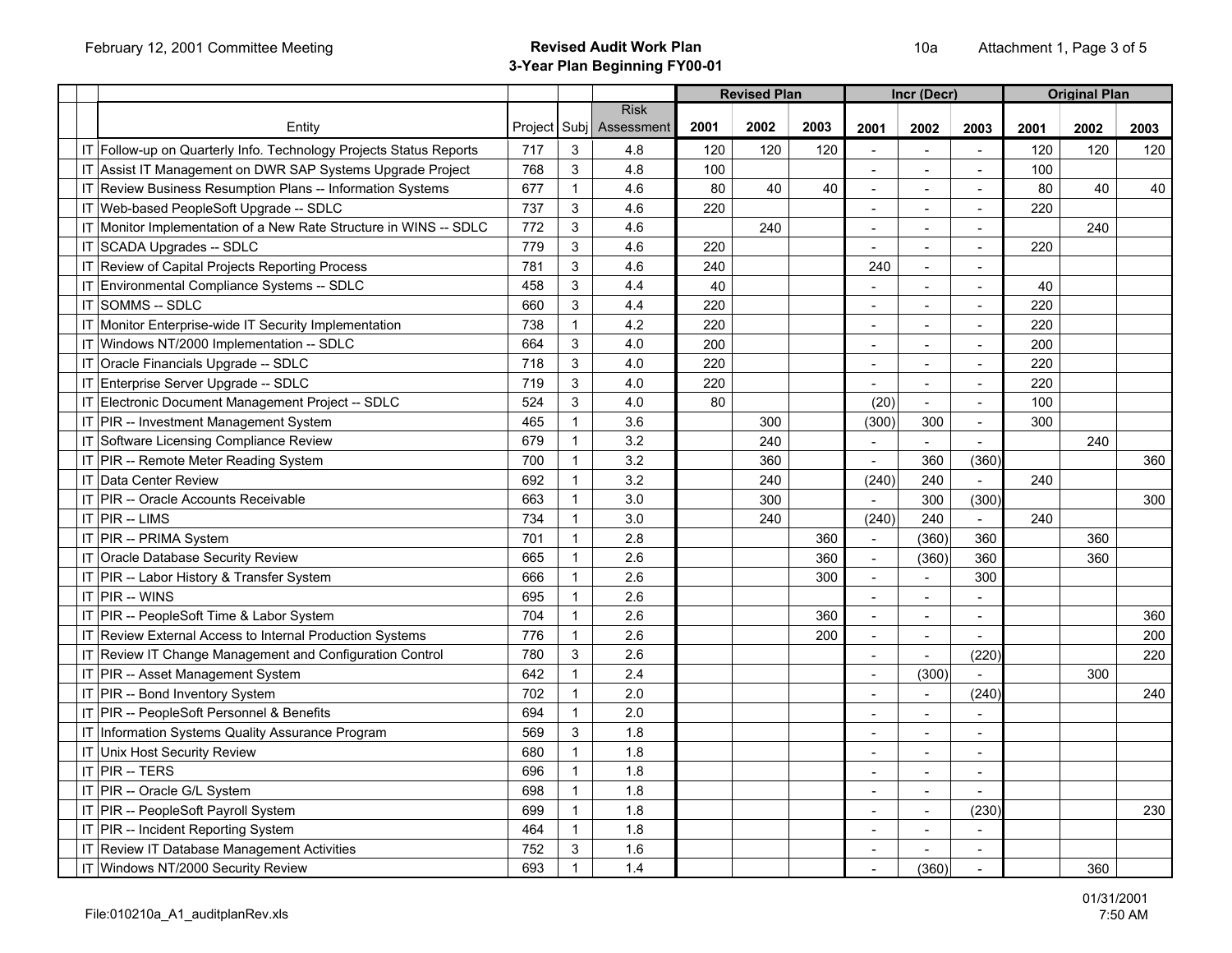|                                                   |                                                                    |            |                |                                |            | <b>Revised Plan</b> |       |                             | Incr (Decr)              |                                  |       | <b>Original Plan</b> |              |
|---------------------------------------------------|--------------------------------------------------------------------|------------|----------------|--------------------------------|------------|---------------------|-------|-----------------------------|--------------------------|----------------------------------|-------|----------------------|--------------|
|                                                   | Entity                                                             | Project    |                | <b>Risk</b><br>Subj Assessment | 2001       | 2002                | 2003  | 2001                        | 2002                     | 2003                             | 2001  | 2002                 | 2003         |
|                                                   | IT Review IT Data Storage and Capacity Management Activities       | 753        | 3              | 1.4                            |            |                     |       |                             |                          |                                  |       |                      |              |
|                                                   | IT Review Web-related Design and Maintenance Activities            | 755        | $\mathbf{3}$   | 1.4                            |            |                     |       | $\sim$                      | $\overline{\phantom{a}}$ | $\blacksquare$<br>$\overline{a}$ |       |                      |              |
|                                                   | IT Miscellaneous Assignments for Department Functional Specialists | 355        | $\mathbf{1}$   | 1.1                            | 225        | 260                 | 600   |                             |                          | 40                               | 310   | 240                  |              |
|                                                   | <b>Total IT Audits</b>                                             |            |                |                                | 2.405      | 2,340               | 2.340 | (85)<br>(645)               | 20<br>80                 | (290)                            | 3,050 | 2.260                | 560<br>2,630 |
| O Budget Process Review                           |                                                                    | 728        | 3              | 3.5                            |            |                     |       |                             | $\blacksquare$           | (340)                            |       |                      | 340          |
|                                                   |                                                                    | 697        | 5              | 3.3                            |            |                     |       | (240)                       | $\blacksquare$           |                                  | 240   |                      |              |
| O Computer Equipment Acquisition                  |                                                                    |            | $\sqrt{5}$     | 3.3                            |            |                     |       |                             |                          |                                  | 140   |                      |              |
| O Bulk Chemical Purchases / Usage                 |                                                                    | 633<br>568 | $\mathbf{3}$   | 3.3                            | 140        |                     |       | (40)                        |                          |                                  |       |                      |              |
| O Federal Grants Management                       |                                                                    |            |                | 3.2                            | 80         |                     | 120   |                             | $\mathbf{r}$             | 120                              | 120   |                      |              |
|                                                   | O Overall Internal Control Assessment Project, including IT        | 545        | 3              |                                |            |                     | 360   | (360)                       | $\overline{a}$           | 360                              | 360   |                      |              |
| O Review of Water Conservation Activities         |                                                                    | 740        | $\overline{4}$ | 3.2                            |            |                     |       |                             | (400)                    |                                  |       | 400                  |              |
| O Legal Billings                                  |                                                                    | 655        | 5              | 3.2                            |            |                     |       |                             | (200)                    | $\blacksquare$                   |       | 200                  |              |
| O Review Water Billing Adjustment Process         |                                                                    | 773        | $\mathbf{1}$   | 3.1                            |            | 60                  |       | (60)                        | 60                       |                                  | 60    |                      |              |
| O Review of Activity Based Costing Implementation |                                                                    | 771        | 3              | 3.0                            | 100        | 100                 |       | (140)                       | 100                      | $\sim$                           | 240   |                      |              |
| O Review Asset Management Activities              |                                                                    | 726        | $\mathbf{1}$   | 2.8                            |            |                     |       | (300)                       | (300)                    | (300)                            | 300   | 300                  | 300          |
| O Review of Salvage and Scrap Material Activities |                                                                    | 746        | $\mathbf{1}$   | 2.7                            |            |                     |       |                             | (300)                    | $\blacksquare$                   |       | 300                  |              |
| O Environmental Compliance Program Review         |                                                                    | 627        | 3              | 2.7                            |            |                     | 300   | $\overline{a}$              | $\overline{\phantom{0}}$ |                                  |       |                      | 300          |
| O Review of Consultant Agreements Administration  |                                                                    | 744        | $\mathbf{1}$   | 2.5                            |            |                     |       | $\blacksquare$              | $\overline{a}$           | (400)                            |       |                      | 400          |
| O Review of Equipment/Workmanship Warranties      |                                                                    | 684        | $\mathbf{1}$   | 2.3                            |            |                     |       | L,                          | (220)                    |                                  |       | 220                  |              |
| O Review Utilization of IT Consultants            |                                                                    | 751        | 3              | 2.3                            |            |                     |       |                             |                          |                                  |       |                      |              |
| O Review of Bid Process Activities                |                                                                    | 769        | 3              | 2.3                            |            |                     |       |                             | (240)                    | $\blacksquare$                   |       | 240                  |              |
| O Review Corporate Business Resumption Plan       |                                                                    | 539        | $\mathbf{3}$   | 2.2                            |            |                     |       | (160)                       | $\blacksquare$           | $\overline{\phantom{a}}$         | 160   |                      |              |
| O Tuition Reimbursement Plan Review               |                                                                    | 667        | 5              | 2.1                            |            |                     |       | (240)                       | $\blacksquare$           | ٠                                | 240   |                      |              |
| O Review of Facilities Maintenance Policies       |                                                                    | 670        | $\sqrt{5}$     | 2.1                            |            |                     |       |                             | (200)                    | $\blacksquare$                   |       | 200                  |              |
| O Vehicle Fleet Cost / Utilization                |                                                                    | 639        | $\mathbf{1}$   | 2.1                            | 445        |                     |       | 145                         |                          | $\overline{a}$                   | 300   |                      |              |
| O Review of Long-range Finance Plan               |                                                                    | 775        | 3              | 2.0                            |            | 120                 |       | ÷,                          | 120                      | $\overline{a}$                   |       |                      |              |
| O Review of Power Operations and Administration   |                                                                    | 748        | $\overline{5}$ | 2.0                            |            |                     |       | $\blacksquare$              | $\blacksquare$           | (300)                            |       |                      | 300          |
|                                                   | O Review of Water System Ops. Construction Services Activities     | 749        | 5              | 2.0                            |            |                     |       | $\overline{\phantom{a}}$    | $\overline{\phantom{a}}$ | (300)                            |       |                      | 300          |
|                                                   | O Review of Water System Ops. Special Services Activities          | 750        | $\overline{5}$ | 2.0                            |            |                     |       |                             | $\overline{a}$           | (400)                            |       |                      | 400          |
| O Review of Risk Management Functions             |                                                                    | 766        | $\mathbf{1}$   | 2.0                            |            |                     |       | (300)                       | $\blacksquare$           | $\overline{a}$                   | 300   |                      |              |
| O Review of Right-of-Way Acquisition Procedures   |                                                                    | 547        | $\mathsf 3$    | 1.9                            |            |                     |       | $\sim$                      | (280)                    | $\blacksquare$                   |       | 280                  |              |
| O Utilization of Operating Equipment              |                                                                    | 672        | $\sqrt{5}$     | 1.9                            |            |                     |       | $\blacksquare$              | (240)                    |                                  |       | 240                  |              |
| O Review of Telecommunications Activities         |                                                                    | 745        | $\overline{5}$ | 1.8                            |            |                     |       |                             | $\equiv$                 | (300)                            |       |                      | 300          |
| O Review of Human Resources Activities            |                                                                    | 743        | $\mathbf{3}$   | 1.7                            |            |                     |       |                             | $\sim$                   | (400)                            |       |                      | 400          |
| O Review of External Affairs Activities           |                                                                    | 747        | 3              | 1.0                            |            |                     |       | ÷.                          | $\blacksquare$           | (400)                            |       |                      | 400          |
| O Review of Records Retention Activities          |                                                                    | 770        | 3              | 1.0                            |            |                     |       |                             | $\blacksquare$           | (300)                            |       |                      | 300          |
| O Monitor Risk Management Activities              |                                                                    | 646        | $\mathbf{1}$   | 1.0                            | $\sqrt{5}$ |                     |       | (35)                        | (40)                     | (40)                             | 40    | 40                   | 40           |
|                                                   | <b>Total Operational Audits</b>                                    |            |                |                                | 770        | 280                 |       | 780 (1,730) (2,140) (3,000) |                          |                                  | 2.500 | 2.420                | 3,780        |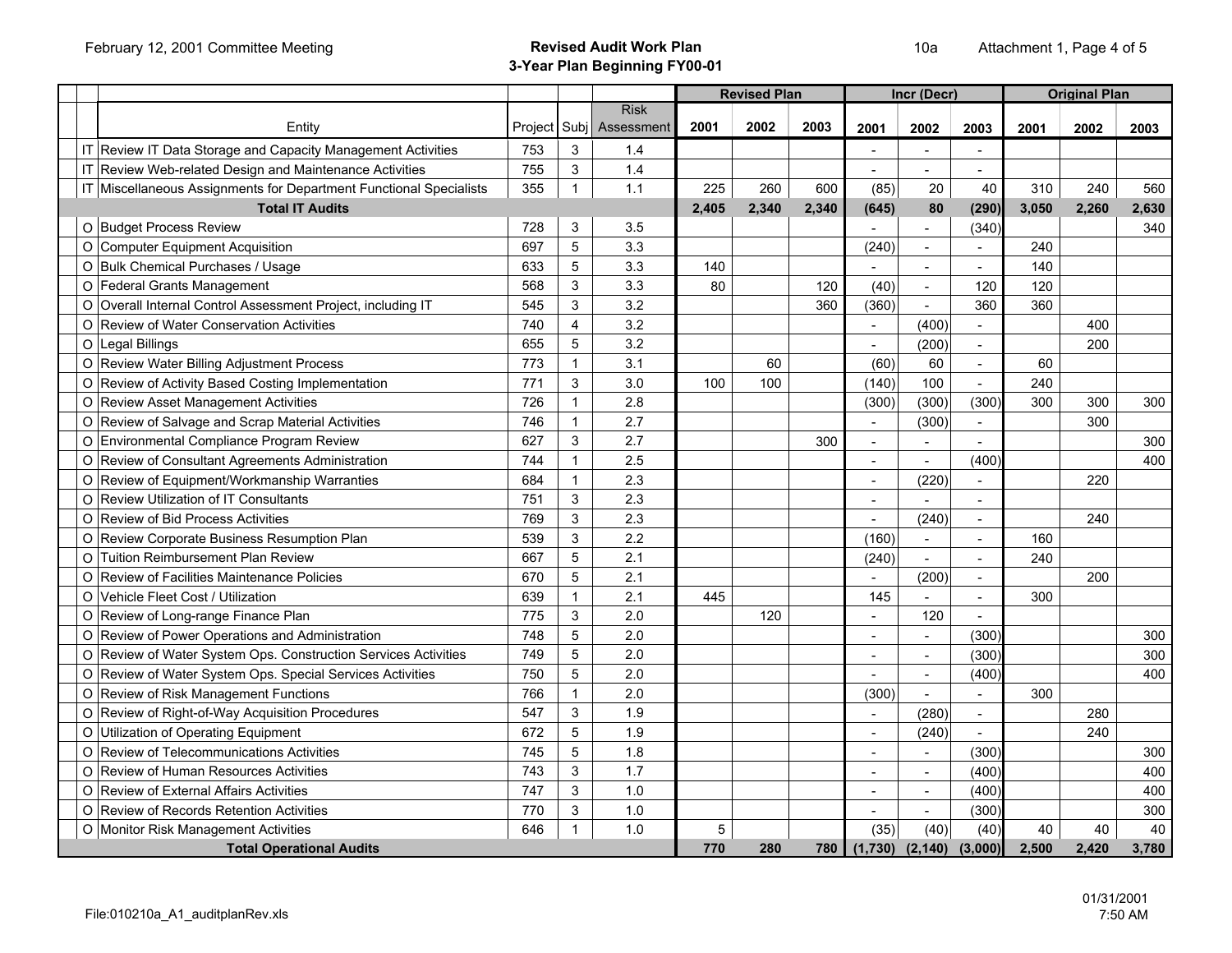|                                                               |         |              |                 |        | <b>Revised Plan</b> |        |          | Incr (Decr)    |                |        | <b>Original Plan</b> |        |
|---------------------------------------------------------------|---------|--------------|-----------------|--------|---------------------|--------|----------|----------------|----------------|--------|----------------------|--------|
|                                                               |         |              | <b>Risk</b>     |        |                     |        |          |                |                |        |                      |        |
| Entity                                                        | Project | Subi         | Assessment      | 2001   | 2002                | 2003   | 2001     | 2002           | 2003           | 2001   | 2002                 | 2003   |
| M Misc. Advisory Services to Management & Staff               | 653     | 3            | 5.0             | 230    | 300                 | 300    | (170)    | (100)          | (100)          | 400    | 400                  | 400    |
| M Participate in IT Governance Process                        | 690     | 3            | 5.0             | 185    | 220                 | 220    | (35)     | $\blacksquare$ |                | 220    | 220                  | 220    |
| M Participate in Board Governance and Strategic Plan Process  | 710     | 3            | 5.0             | 80     |                     |        |          | $\sim$         |                | 80     |                      |        |
| M Special Management-Requested Reviews                        | 727     | 3            | 1.4             |        |                     |        | (400)    | (400)          | (400)          | 400    | 400                  | 400    |
| M Review of Selected Board-required Reports                   | 742     | 3            | 1.4             |        |                     |        | (240)    | (240)          | (240)          | 240    | 240                  | 240    |
| M Special Board of Directors Requested Reviews                | 767     | 3            | 1.4             |        | 400                 | 400    | (400)    |                |                | 400    | 400                  | 400    |
| <b>Total Miscellaneous Assignments</b>                        |         |              |                 | 495    | 920                 | 920    | (1, 245) | (740)          | (740)          | 1,740  | 1,660                | 1,660  |
| A Surname or Review Contracts                                 | 540     | 3            | 5.0             | 80     | 80                  | 80     |          | $\sim$         | $\sim$         | 80     | 80                   | 80     |
| A Attendance at District Management Meetings                  | 592     | 3            | 5.0             | 140    | 140                 | 140    |          | $\blacksquare$ |                | 140    | 140                  | 140    |
| A Special Audit Committee Support                             | 593     | 3            | 5.0             | 335    | 320                 | 320    | 15       | $\sim$         |                | 320    | 320                  | 320    |
| A Board and Committee Activities                              | 594     | 3            | 5.0             | 180    | 180                 | 180    |          |                |                | 180    | 180                  | 180    |
| A Audit Department Software Maintenance and Upgrades          | 658     | $\mathbf 1$  | 5.0             | 400    | 220                 | 220    | 180      |                |                | 220    | 220                  | 220    |
| A KPMG Internal Audit Support Services                        | 707     | $\mathbf{1}$ | 5.0             | 40     | 40                  | 40     | (160)    | (160)          | (160)          | 200    | 200                  | 200    |
| A Audit Recommendations Tracking                              | 708     | 1            | 5.0             | 140    | 140                 | 140    |          |                |                | 140    | 140                  | 140    |
| <b>Total Administrative</b>                                   |         |              |                 | 1,315  | 1,120               | 1,120  | 35       | (160)          | (160)          | 1,280  | 1,280                | 1,280  |
| <b>Grand Total</b>                                            |         |              |                 | 13,645 | 14,800              | 14,800 | (4, 655) | (4,000)        | (4,000)        | 18,300 | 18,800               | 18,800 |
|                                                               |         |              |                 |        |                     |        |          |                |                |        |                      |        |
|                                                               |         |              |                 |        |                     |        |          |                |                |        |                      |        |
|                                                               |         |              | <b>Staffing</b> |        |                     |        |          |                |                |        |                      |        |
|                                                               |         |              | Hondorp         | 275    | $\overline{a}$      | $\sim$ | (825)    | (1, 100)       | (1, 100)       | 1.100  | 1.100                | 1.100  |
|                                                               |         |              | DeBacker        | 1,200  | 1,200               | 1.200  |          | $\blacksquare$ | $\blacksquare$ | 1,200  | 1,200                | 1,200  |
|                                                               |         |              | Saffar          | 1,200  | 1,200               | 1,200  | $\sim$   | $\blacksquare$ | $\blacksquare$ | 1,200  | 1,200                | 1,200  |
|                                                               |         |              | Lazarovici      | 1,500  | 1,500               | 1,500  |          | $\blacksquare$ |                | 1,500  | 1,500                | 1,500  |
|                                                               |         |              | Soo             | 1,500  | 1,500               | 1,500  | $\sim$   | $\overline{a}$ | $\sim$         | 1,500  | 1,500                | 1,500  |
|                                                               |         |              | Archer          | 1,500  | 1,500               | 1,500  |          |                |                | 1,500  | 1,500                | 1,500  |
|                                                               |         |              | Reukema         | 265    |                     | $\sim$ | (1, 235) | (1,500)        | (1,500)        | 1,500  | 1,500                | 1,500  |
|                                                               |         |              | Roldan          | 1,500  | 1,500               | 1,500  |          |                |                | 1,500  | 1,500                | 1,500  |
|                                                               |         |              | Harrison        | 1,125  | 1,500               | 1,500  | (375)    | $\blacksquare$ |                | 1,500  | 1,500                | 1,500  |
|                                                               |         |              | Kalantari       | 1,500  | 1,500               | 1,500  |          | $\blacksquare$ | $\blacksquare$ | 1,500  | 1,500                | 1,500  |
|                                                               |         |              | Zhan            | 1,050  | 1,500               | 1,500  | 50       |                |                | 1,000  | 1,500                | 1,500  |
| For FY02 and FY03, the plan assumes use of the co-sourcing    |         |              | Hatorri         | 750    | 1,500               | 1,500  | 750      | 1,500          | 1,500          |        |                      |        |
| agreement for special Board of Director requested assignments |         |              |                 | 13,365 | 14,400              | 14,400 | (1,635)  | (1, 100)       | (1, 100)       | 15,000 | 15,500               | 15,500 |
|                                                               |         |              | Co-Sourcing     | 280    | 400                 | 400    | (3,020)  | (2,900)        | (2,900)        | 3,300  | 3.300                | 3,300  |
|                                                               |         |              | Total           | 13.645 | 14.800              | 14.800 | (4.655)  | (4,000)        | (4.000)        | 18.300 | 18.800               | 18.800 |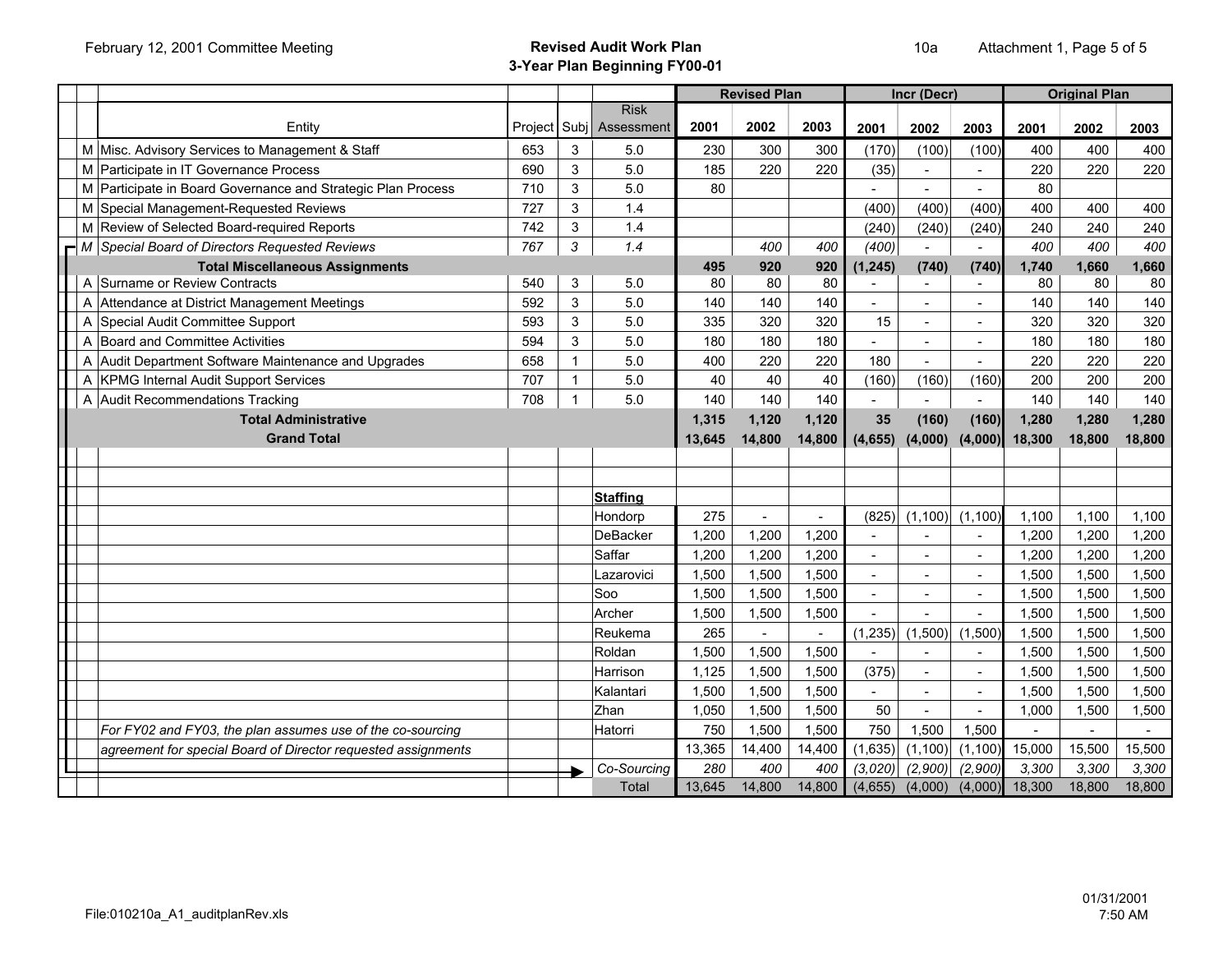#### **Internal Audit Department Audit Work Plan -- Revised Summary -- Hours**

|                                         |                | FY2000-01 |          |                | FY 2001-02 |          | FY 2002-03     |                          |          |  |  |
|-----------------------------------------|----------------|-----------|----------|----------------|------------|----------|----------------|--------------------------|----------|--|--|
| <b>Primary Audit Subject</b>            | <b>Revised</b> | Change    | Original | <b>Revised</b> | Change     | Original | <b>Revised</b> | Change                   | Original |  |  |
| Safeguards Over District Assets         | 2,600          | (1,760)   | 4,360    | 3,500          | (1,220)    | 4,720    | 3,740          | (1,260)                  | 5,000    |  |  |
| <b>Construction and Contract Audits</b> | 4,210          | (70)      | 4,280    | 4,540          | (440)      | 4,980    | 4,780          | 340                      | 4,440    |  |  |
| Services to Board and Management        | 3,290          | (1,710)   | 5,000    | 2,220          | (1,040)    | 3,260    | 2,540          | (1,920)                  | 4,460    |  |  |
| <b>Water Resources Programs</b>         | 2,125          | (635)     | 2,760    | 2,960          | (660)      | 3,620    | 2,460          | 140                      | 2,320    |  |  |
| <b>O&amp;M Program Costs</b>            | 420            | (480)     | 900      | 580            | (640)      | ,220     | 280            | (1,300)                  | 1,580    |  |  |
| <b>External Financial Reports</b>       | 000,1          |           | ,000     | 000.           |            | ,000     | .000           | $\overline{\phantom{0}}$ | 1,000    |  |  |
|                                         | 13,645         | (4,655)   | 18,300   | 14,800         | (4,000)    | 18,800   | 14,800         | (4,000)                  | 18,800   |  |  |

See detail pages 2-5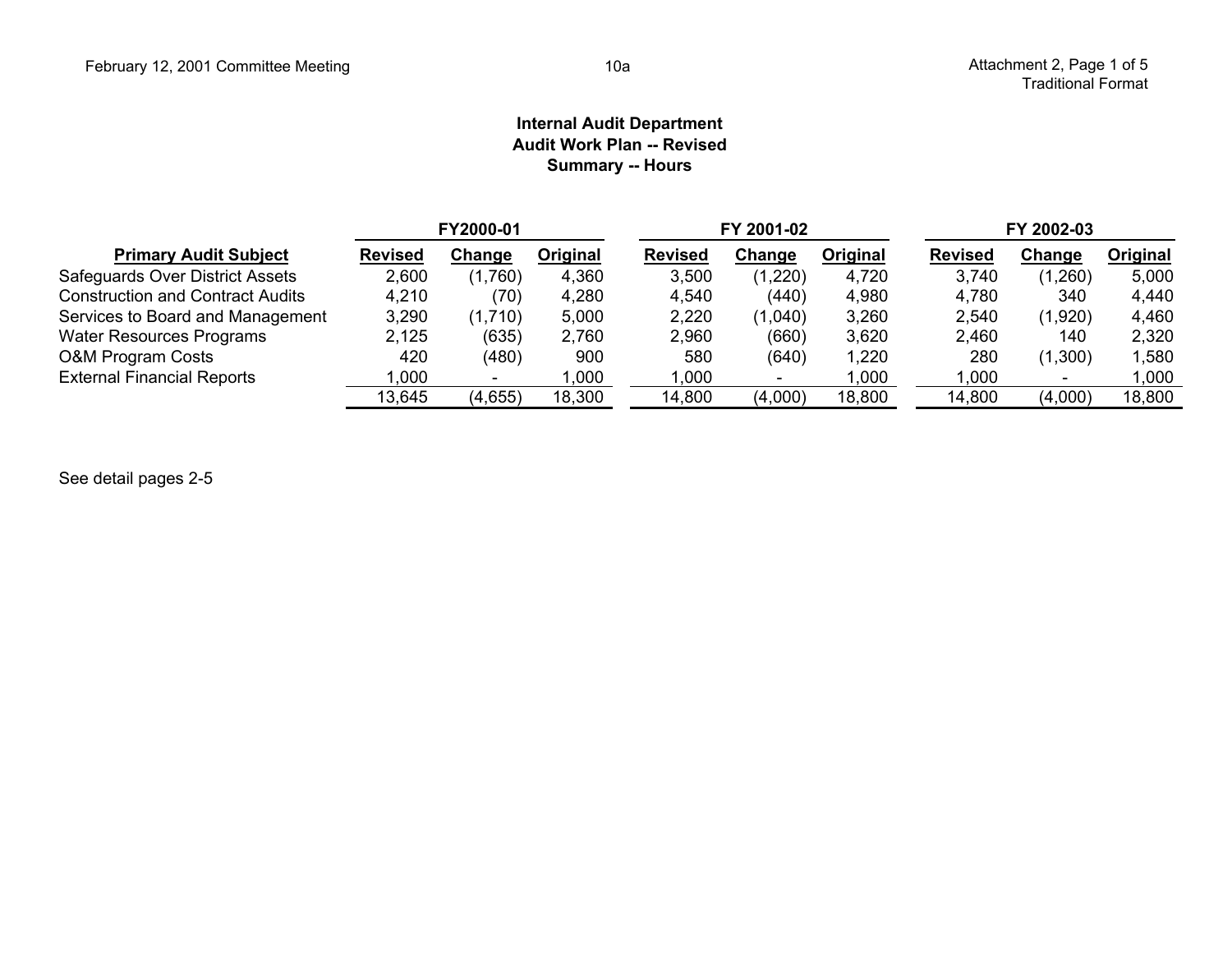|    |                                                                    |         |              |                                |      | <b>Revised Plan</b> |      |                          | Incr (Decr)    |                |      | <b>Original Plan</b> |      |
|----|--------------------------------------------------------------------|---------|--------------|--------------------------------|------|---------------------|------|--------------------------|----------------|----------------|------|----------------------|------|
|    | Entity                                                             | Project |              | <b>Risk</b><br>Subj Assessment | 2001 | 2002                | 2003 | 2001                     | 2002           | 2003           | 2001 | 2002                 | 2003 |
|    | <b>F</b> Miscellaneous Financial Reviews                           | 255     | $\mathbf{1}$ | 1.0                            | 180  | 220                 | 280  | 10                       | 60             | 110            | 170  | 160                  | 170  |
|    | IT Miscellaneous Assignments for Department Functional Specialists | 355     | $\mathbf{1}$ | 1.1                            | 225  | 260                 | 600  | (85)                     | 20             | 40             | 310  | 240                  | 560  |
|    | IT PIR -- Incident Reporting System                                | 464     | $\mathbf{1}$ | 1.8                            |      |                     |      |                          |                |                |      |                      |      |
|    | IT PIR -- Investment Management System                             | 465     | $\mathbf{1}$ | 3.6                            |      | 300                 |      | (300)                    | 300            | $\overline{a}$ | 300  |                      |      |
|    | F Stores Inventory -- Quarterly Cycle Counts                       | 564     | $\mathbf{1}$ | 3.0                            | 185  | 160                 | 160  | 25                       |                |                | 160  | 160                  | 160  |
| F. | Operating Equipment Inventories -- Quarterly                       | 596     | $\mathbf{1}$ | 3.0                            | 240  | 240                 | 240  | $\equiv$                 |                | $\sim$         | 240  | 240                  | 240  |
| E  | Petty Cash Counts                                                  | 602     | $\mathbf{1}$ | 2.0                            | 120  | 120                 | 120  | $\blacksquare$           |                | $\blacksquare$ | 120  | 120                  | 120  |
|    | O Vehicle Fleet Cost / Utilization                                 | 639     | $\mathbf{1}$ | 2.1                            | 445  |                     |      | 145                      | $\sim$         | $\blacksquare$ | 300  |                      |      |
|    | IT PIR -- Asset Management System                                  | 642     | $\mathbf{1}$ | 2.4                            |      |                     |      |                          | (300)          | $\sim$         |      | 300                  |      |
|    | O Monitor Risk Management Activities                               | 646     | $\mathbf{1}$ | 1.0                            | 5    |                     |      | (35)                     | (40)           | (40)           | 40   | 40                   | 40   |
|    | A Audit Department Software Maintenance and Upgrades               | 658     | $\mathbf{1}$ | 5.0                            | 400  | 220                 | 220  | 180                      |                | $\sim$         | 220  | 220                  | 220  |
|    | IT PIR -- Oracle Accounts Receivable                               | 663     | $\mathbf{1}$ | 3.0                            |      | 300                 |      | $\overline{a}$           | 300            | (300)          |      |                      | 300  |
|    | IT Oracle Database Security Review                                 | 665     | $\mathbf{1}$ | 2.6                            |      |                     | 360  | $\blacksquare$           | (360)          | 360            |      | 360                  |      |
|    | IT PIR -- Labor History & Transfer System                          | 666     | $\mathbf{1}$ | 2.6                            |      |                     | 300  |                          |                | 300            |      |                      |      |
|    | P Pre-Contract Award Audits                                        | 668     | $\mathbf{1}$ | 2.6                            |      |                     |      | (400)                    | (400)          | (400)          | 400  | 400                  | 400  |
|    | IT Review Business Resumption Plans -- Information Systems         | 677     | $\mathbf{1}$ | 4.6                            | 80   | 40                  | 40   | $\overline{a}$           |                | $\overline{a}$ | 80   | 40                   | 40   |
|    | IT Software Licensing Compliance Review                            | 679     | 1            | 3.2                            |      | 240                 |      | $\overline{\phantom{a}}$ |                | $\blacksquare$ |      | 240                  |      |
| IT | Unix Host Security Review                                          | 680     | $\mathbf{1}$ | 1.8                            |      |                     |      |                          |                |                |      |                      |      |
|    | O Review of Equipment/Workmanship Warranties                       | 684     | $\mathbf{1}$ | 2.3                            |      |                     |      |                          | (220)          | $\sim$         |      | 220                  |      |
|    | IT Data Center Review                                              | 692     | $\mathbf{1}$ | 3.2                            |      | 240                 |      | (240)                    | 240            | $\sim$         | 240  |                      |      |
|    | IT Windows NT/2000 Security Review                                 | 693     | $\mathbf{1}$ | 1.4                            |      |                     |      | $\blacksquare$           | (360)          | $\sim$         |      | 360                  |      |
|    | IT PIR -- PeopleSoft Personnel & Benefits                          | 694     | $\mathbf{1}$ | 2.0                            |      |                     |      |                          |                |                |      |                      |      |
|    | IT PIR -- WINS                                                     | 695     | $\mathbf{1}$ | 2.6                            |      |                     |      |                          |                |                |      |                      |      |
|    | IT PIR -- TERS                                                     | 696     | $\mathbf{1}$ | 1.8                            |      |                     |      | $\sim$                   |                | $\sim$         |      |                      |      |
|    | IT PIR -- Oracle G/L System                                        | 698     | $\mathbf{1}$ | 1.8                            |      |                     |      | $\sim$                   | $\sim$         | $\sim$         |      |                      |      |
|    | IT PIR -- PeopleSoft Payroll System                                | 699     | $\mathbf{1}$ | 1.8                            |      |                     |      | $\overline{\phantom{a}}$ | $\blacksquare$ | (230)          |      |                      | 230  |
|    | IT PIR -- Remote Meter Reading System                              | 700     | $\mathbf{1}$ | 3.2                            |      | 360                 |      | $\blacksquare$           | 360            | (360)          |      |                      | 360  |
|    | IT PIR -- PRIMA System                                             | 701     | $\mathbf{1}$ | 2.8                            |      |                     | 360  | $\sim$                   | (360)          | 360            |      | 360                  |      |
|    | IT PIR -- Bond Inventory System                                    | 702     | $\mathbf{1}$ | 2.0                            |      |                     |      | $\overline{a}$           | $\sim$         | (240)          |      |                      | 240  |
|    | IT PIR -- PeopleSoft Time & Labor System                           | 704     | $\mathbf{1}$ | 2.6                            |      |                     | 360  | $\sim$                   |                |                |      |                      | 360  |
|    | A KPMG Internal Audit Support Services                             | 707     | $\mathbf{1}$ | 5.0                            | 40   | 40                  | 40   | (160)                    | (160)          | (160)          | 200  | 200                  | 200  |
|    | A Audit Recommendations Tracking                                   | 708     | $\mathbf{1}$ | 5.0                            | 140  | 140                 | 140  | $\omega$                 |                | $\mathbb{L}^2$ | 140  | 140                  | 140  |
|    | F Quarterly Review of Purchase Card Transactions                   | 724     | $\mathbf{1}$ | 2.9                            | 320  | 320                 | 320  | $\blacksquare$           | $\mathbf{r}$   | $\sim$         | 320  | 320                  | 320  |
|    | O Review Asset Management Activities                               | 726     | $\mathbf{1}$ | 2.8                            |      |                     |      | (300)                    | (300)          | (300)          | 300  | 300                  | 300  |
|    | IT PIR -- LIMS                                                     | 734     | $\mathbf{1}$ | 3.0                            |      | 240                 |      | (240)                    | 240            |                | 240  |                      |      |
|    | IT Monitor Enterprise-wide IT Security Implementation              | 738     | 1            | 4.2                            | 220  |                     |      | $\sim$                   |                | $\blacksquare$ | 220  |                      |      |
|    | O Review of Consultant Agreements Administration                   | 744     | $\mathbf{1}$ | 2.5                            |      |                     |      | $\overline{\phantom{a}}$ |                | (400)          |      |                      | 400  |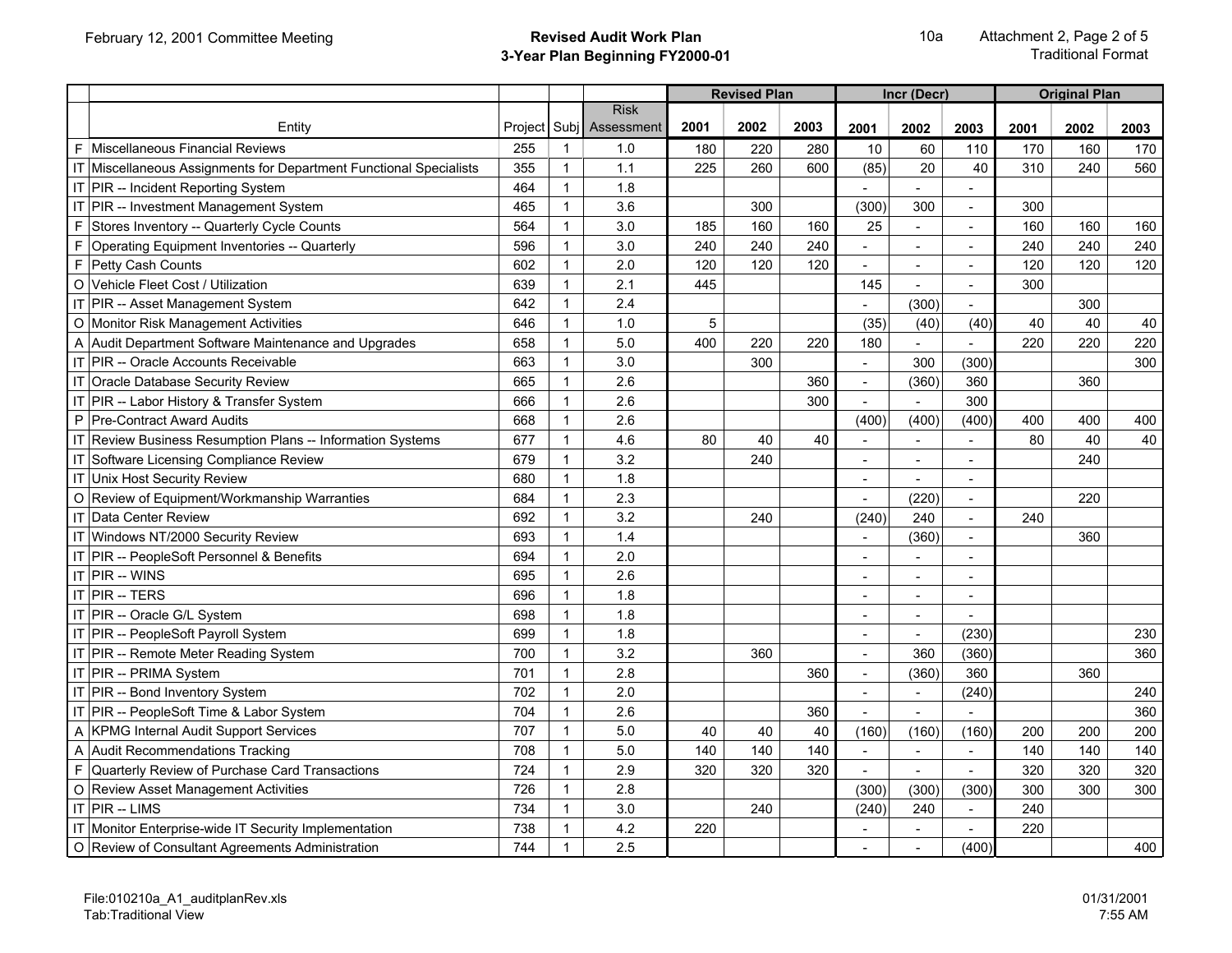|              |                                                                 |     |                |                                        |       | <b>Revised Plan</b> |       |                           | Incr (Decr)              |                          |       | <b>Original Plan</b> |       |
|--------------|-----------------------------------------------------------------|-----|----------------|----------------------------------------|-------|---------------------|-------|---------------------------|--------------------------|--------------------------|-------|----------------------|-------|
|              | Entity                                                          |     |                | <b>Risk</b><br>Project Subj Assessment | 2001  | 2002                | 2003  | 2001                      | 2002                     | 2003                     | 2001  | 2002                 | 2003  |
|              | O Review of Salvage and Scrap Material Activities               | 746 | 1              | 2.7                                    |       |                     |       |                           | (300)                    |                          |       | 300                  |       |
| O            | Review of Risk Management Functions                             | 766 | $\mathbf{1}$   | 2.0                                    |       |                     |       | (300)                     |                          | $\overline{a}$           | 300   |                      |       |
|              | O Review Water Billing Adjustment Process                       | 773 | $\mathbf{1}$   | 3.1                                    |       | 60                  |       | (60)                      | 60                       | $\overline{a}$           | 60    |                      |       |
|              | IT Review External Access to Internal Production Systems        | 776 | $\mathbf{1}$   | 2.6                                    |       |                     | 200   |                           |                          |                          |       |                      | 200   |
|              | <b>Safeguards Over District Assets</b>                          |     |                |                                        | 2,600 | 3,500               | 3,740 | (1,760)                   | (1, 220)                 | (1, 260)                 | 4,360 | 4,720                | 5,000 |
| P            | Monitor Diamond Valley Lake Project Costs                       | 493 | $\overline{2}$ | 3.4                                    | 200   |                     |       |                           |                          | $\overline{a}$           | 200   |                      |       |
| P            | Monitor Inland Feeder Project                                   | 508 | $\overline{2}$ | 4.1                                    | 1,120 | 1,200               | 1,200 | (80)                      | $\sim$                   | ÷,                       | 1,200 | 1,200                | 1,200 |
| P            | <b>Consulting Agreement Audits</b>                              | 538 | $\overline{2}$ | 3.7                                    | 1,050 | 1,100               | 1,100 | 50                        | 100                      | 100                      | 1,000 | 1,000                | 1,000 |
| P            | Oxidation Retrofit Construction Projects                        | 631 | $\overline{2}$ | 2.9                                    | 320   | 400                 | 400   |                           |                          |                          | 320   | 400                  | 400   |
| ${\sf P}$    | JIT Contracts/Inventory Replenishment Contracts                 | 681 | $\overline{2}$ | 3.2                                    | 260   | 240                 | 240   | 20                        | $\sim$                   | $\sim$                   | 240   | 240                  | 240   |
| P            | Monitor Alameda Corridor Project                                | 720 | $\overline{2}$ | 2.7                                    |       | 400                 | 400   | (320)                     | $\mathbf{r}$             | $\overline{a}$           | 320   | 400                  | 400   |
| $\sf P$      | Monitor Diamond Valley Lake Recreation Project                  | 736 | $\overline{2}$ | 3.8                                    | 360   | 600                 | 600   | (40)                      |                          | $\overline{a}$           | 400   | 600                  | 600   |
| $\mathsf{P}$ | Review of Agreements for Agency Temps                           | 741 | $\overline{2}$ | 3.0                                    | 300   |                     |       | 300                       | (300)                    |                          |       | 300                  |       |
| $\mathsf{P}$ | Review Member Agencies Service Conn. Reimbursable Projects      | 774 | $\overline{2}$ | 1.6                                    |       |                     | 240   | $\mathbb{Z}^{\mathbb{Z}}$ | (240)                    | 240                      |       | 240                  |       |
|              | P Audits of Other Major Construction Projects                   | 777 | $\overline{2}$ | 3.4                                    | 600   | 600                 | 600   | $\overline{a}$            | $\overline{a}$           | $\overline{a}$           | 600   | 600                  | 600   |
|              | <b>Construction and Contract Audits</b>                         |     |                |                                        | 4,210 | 4,540               | 4,780 | (70)                      | (440)                    | 340                      | 4,280 | 4,980                | 4,440 |
|              | IT Environmental Compliance Systems -- SDLC                     | 458 | 3              | 4.4                                    | 40    |                     |       |                           |                          |                          | 40    |                      |       |
| IT           | Electronic Document Management Project -- SDLC                  | 524 | $\mathbf{3}$   | 4.0                                    | 80    |                     |       | (20)                      | $\blacksquare$           | $\overline{a}$           | 100   |                      |       |
|              | O Review Corporate Business Resumption Plan                     | 539 | $\mathbf{3}$   | 2.2                                    |       |                     |       | (160)                     | $\sim$                   | $\sim$                   | 160   |                      |       |
| A            | Surname or Review Contracts                                     | 540 | 3              | 5.0                                    | 80    | 80                  | 80    |                           | $\sim$                   |                          | 80    | 80                   | 80    |
| O            | Overall Internal Control Assessment Project, including IT       | 545 | 3              | 3.2                                    |       |                     | 360   | (360)                     | $\overline{a}$           | 360                      | 360   |                      |       |
| $\mathsf O$  | Review of Right-of-Way Acquisition Procedures                   | 547 | $\mathbf{3}$   | 1.9                                    |       |                     |       | $\mathbf{r}$              | (280)                    | $\overline{a}$           |       | 280                  |       |
|              | O Federal Grants Management                                     | 568 | $\mathbf{3}$   | 3.3                                    | 80    |                     | 120   | (40)                      | $\blacksquare$           | 120                      | 120   |                      |       |
|              | Information Systems Quality Assurance Program                   | 569 | 3              | 1.8                                    |       |                     |       |                           | $\sim$                   | $\overline{a}$           |       |                      |       |
| A            | Attendance at District Management Meetings                      | 592 | $\mathbf{3}$   | 5.0                                    | 140   | 140                 | 140   |                           | $\overline{a}$           | $\overline{a}$           | 140   | 140                  | 140   |
| A            | Special Audit Committee Support                                 | 593 | $\mathbf{3}$   | 5.0                                    | 335   | 320                 | 320   | 15                        | $\sim$                   | $\overline{a}$           | 320   | 320                  | 320   |
| Α            | <b>Board and Committee Activities</b>                           | 594 | $\mathbf{3}$   | 5.0                                    | 180   | 180                 | 180   |                           | $\overline{a}$           | $\overline{a}$           | 180   | 180                  | 180   |
|              | O Environmental Compliance Program Review                       | 627 | $\mathbf{3}$   | 2.7                                    |       |                     | 300   | $\blacksquare$            |                          |                          |       |                      | 300   |
|              | M Misc. Advisory Services to Management & Staff                 | 653 | $\mathbf{3}$   | 5.0                                    | 230   | 300                 | 300   | (170)                     | (100)                    | (100)                    | 400   | 400                  | 400   |
| IT           | <b>SOMMS -- SDLC</b>                                            | 660 | $\mathbf{3}$   | 4.4                                    | 220   |                     |       | $\mathbb{Z}^+$            |                          | $\overline{a}$           | 220   |                      |       |
| IT           | Windows NT/2000 Implementation -- SDLC                          | 664 | $\mathbf{3}$   | 4.0                                    | 200   |                     |       | $\sim$                    | $\blacksquare$           | $\overline{a}$           | 200   |                      |       |
|              | M Participate in IT Governance Process                          | 690 | 3              | 5.0                                    | 185   | 220                 | 220   | (35)                      | $\blacksquare$           | $\overline{a}$           | 220   | 220                  | 220   |
|              | M Participate in Board Governance and Strategic Plan Process    | 710 | 3              | 5.0                                    | 80    |                     |       |                           |                          | $\overline{\phantom{a}}$ | 80    |                      |       |
| IT           | Follow-up on Quarterly Info. Technology Projects Status Reports | 717 | 3              | 4.8                                    | 120   | 120                 | 120   | $\blacksquare$            | L.                       | $\overline{a}$           | 120   | 120                  | 120   |
| IT           | Oracle Financials Upgrade -- SDLC                               | 718 | $\mathbf{3}$   | 4.0                                    | 220   |                     |       |                           | $\overline{\phantom{a}}$ | $\overline{\phantom{a}}$ | 220   |                      |       |
|              | IT Enterprise Server Upgrade -- SDLC                            | 719 | 3              | 4.0                                    | 220   |                     |       |                           |                          |                          | 220   |                      |       |
|              | M Special Management-Requested Reviews                          | 727 | 3              | 1.4                                    |       |                     |       | (400)                     | (400)                    | (400)                    | 400   | 400                  | 400   |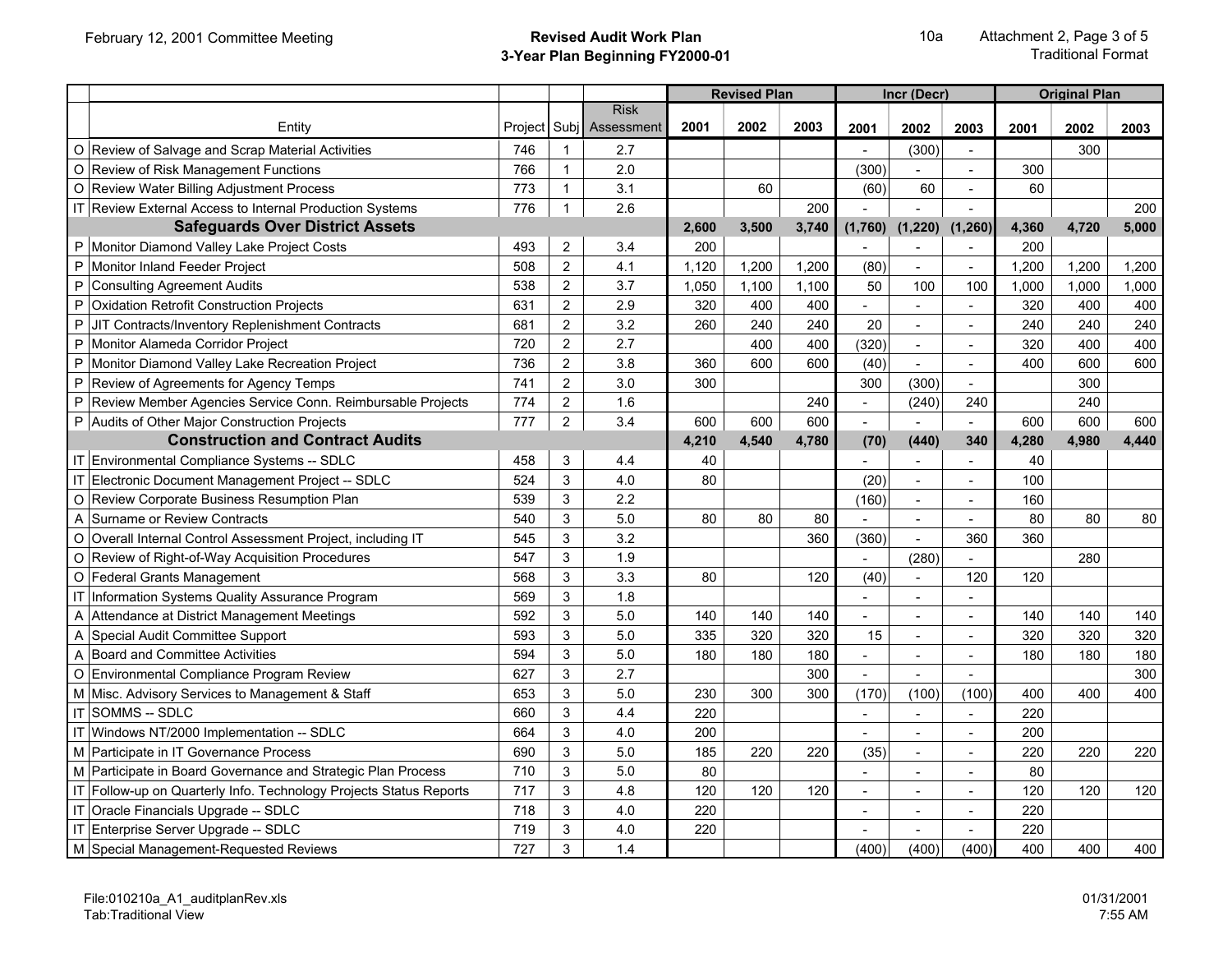|           |                                                                   |         |                         |                                |       | <b>Revised Plan</b> |       |                | Incr (Decr)    |                          |       | <b>Original Plan</b> |       |
|-----------|-------------------------------------------------------------------|---------|-------------------------|--------------------------------|-------|---------------------|-------|----------------|----------------|--------------------------|-------|----------------------|-------|
|           | Entity                                                            | Project |                         | <b>Risk</b><br>Subj Assessment | 2001  | 2002                | 2003  | 2001           | 2002           | 2003                     | 2001  | 2002                 | 2003  |
|           | O Budget Process Review                                           | 728     | 3                       | 3.5                            |       |                     |       |                |                | (340)                    |       |                      | 340   |
|           | IT Web-based PeopleSoft Upgrade -- SDLC                           | 737     | 3                       | 4.6                            | 220   |                     |       |                | $\sim$         | $\blacksquare$           | 220   |                      |       |
|           | M Review of Selected Board-required Reports                       | 742     | 3                       | 1.4                            |       |                     |       | (240)          | (240)          | (240)                    | 240   | 240                  | 240   |
| O         | <b>Review of Human Resources Activities</b>                       | 743     | 3                       | 1.7                            |       |                     |       | $\sim$         |                | (400)                    |       |                      | 400   |
| $\circ$   | <b>Review of External Affairs Activities</b>                      | 747     | 3                       | 1.0                            |       |                     |       |                |                | (400)                    |       |                      | 400   |
| $\circ$   | <b>Review Utilization of IT Consultants</b>                       | 751     | 3                       | 2.3                            |       |                     |       | $\sim$         |                |                          |       |                      |       |
|           | IT Review IT Database Management Activities                       | 752     | 3                       | 1.6                            |       |                     |       | $\blacksquare$ | $\overline{a}$ | $\overline{a}$           |       |                      |       |
|           | IT Review IT Data Storage and Capacity Management Activities      | 753     | 3                       | 1.4                            |       |                     |       | $\sim$         | $\sim$         | $\blacksquare$           |       |                      |       |
|           | IT Review Web-related Design and Maintenance Activities           | 755     | 3                       | 1.4                            |       |                     |       |                |                | $\blacksquare$           |       |                      |       |
|           | M Special Board of Directors Requested Reviews                    | 767     | 3                       | 1.4                            |       | 400                 | 400   | (400)          | $\overline{a}$ | $\overline{a}$           | 400   | 400                  | 400   |
|           | IT Assist IT Management on DWR SAP Systems Upgrade Project        | 768     | 3                       | 4.8                            | 100   |                     |       | $\blacksquare$ | $\sim$         | $\blacksquare$           | 100   |                      |       |
| $\circ$   | Review of Bid Process Activities                                  | 769     | 3                       | 2.3                            |       |                     |       | $\sim$         | (240)          | $\blacksquare$           |       | 240                  |       |
| $\circ$   | Review of Records Retention Activities                            | 770     | 3                       | 1.0                            |       |                     |       |                |                | (300)                    |       |                      | 300   |
| $\circ$   | Review of Activity Based Costing Implementation                   | 771     | 3                       | 3.0                            | 100   | 100                 |       | (140)          | 100            | $\overline{a}$           | 240   |                      |       |
|           | IT Monitor Implementation of a New Rate Structure in WINS -- SDLC | 772     | $\mathbf{3}$            | 4.6                            |       | 240                 |       | $\mathbf{r}$   | $\overline{a}$ | $\overline{a}$           |       | 240                  |       |
|           | O Review of Long-range Finance Plan                               | 775     | 3                       | 2.0                            |       | 120                 |       | $\blacksquare$ | 120            | $\overline{\phantom{a}}$ |       |                      |       |
|           | IT SCADA Upgrades -- SDLC                                         | 779     | 3                       | 4.6                            | 220   |                     |       | $\blacksquare$ |                | $\overline{a}$           | 220   |                      |       |
|           | IT Review IT Change Management and Configuration Control          | 780     | 3                       | 2.6                            |       |                     |       |                | $\overline{a}$ | (220)                    |       |                      | 220   |
|           | IT Review of Capital Projects Reporting Process                   | 781     | $\mathbf{3}$            | 4.6                            | 240   |                     |       | 240            |                |                          |       |                      |       |
|           | <b>Services to Board and Management</b>                           |         |                         |                                | 3,290 | 2,220               | 2,540 | (1,710)        | (1,040)        | (1,920)                  | 5,000 | 3,260                | 4,460 |
|           | P State Water Project Contract Matters                            | 252     | $\overline{4}$          | 4.0                            | 80    | 100                 | 100   | (20)           |                | ÷,                       | 100   | 100                  | 100   |
| P         | Monitor Interim Agricultural Water Program                        | 523     | $\overline{4}$          | 3.8                            | 280   | 220                 | 220   | 60             |                |                          | 220   | 220                  | 220   |
| P         | CAL-FED Category III Agreement Compliance                         | 632     | $\overline{4}$          | 3.2                            | 140   | 140                 | 140   | (260)          | (60)           | (60)                     | 400   | 200                  | 200   |
| P         | Seasonal Storage Program Status                                   | 637     | $\overline{4}$          | 2.8                            | 190   | 220                 | 220   | (30)           |                | $\overline{a}$           | 220   | 220                  | 220   |
| P         | Lake Mathews Watershed Program Compliance                         | 640     | $\overline{4}$          | 2.5                            |       | 200                 | 200   | $\blacksquare$ | (200)          | 200                      |       | 400                  |       |
| P         | Central Valley Water Storage / Exchange Agreements                | 659     | $\overline{4}$          | 2.6                            |       | 500                 |       |                |                |                          |       | 500                  |       |
| P         | Review of Reclamation & Groundwater Recovery Programs             | 671     | 4                       | 3.1                            | 1,060 | 1,100               | 1,100 | (40)           | $\sim$         | $\blacksquare$           | 1,100 | 1,100                | 1,100 |
| ${\sf P}$ | Review of High Efficiency Clothes Washer Rebate Program           | 721     | $\overline{4}$          | 3.4                            | 240   |                     |       |                | $\sim$         | $\blacksquare$           | 240   |                      |       |
| P         | Review Groundwater Storage Program Agr. With Member Agencies      | 723     | 4                       | 3.3                            | 135   | 240                 | 240   | (105)          | $\sim$         | $\overline{a}$           | 240   | 240                  | 240   |
| P         | Review Colo. River Aqueduct Groundwater Storage Agreements        | 735     | $\overline{\mathbf{4}}$ | 3.6                            |       | 240                 | 240   | (240)          |                | ÷,                       | 240   | 240                  | 240   |
|           | O Review of Water Conservation Activities                         | 740     | $\overline{4}$          | 3.2                            |       |                     |       |                | (400)          | $\overline{\phantom{a}}$ |       | 400                  |       |
|           | <b>Water Resources Programs</b>                                   |         |                         |                                | 2,125 | 2,960               | 2,460 | (635)          | (660)          | 140                      | 2.760 | 3.620                | 2,320 |
|           | F Employee/Director Expense Claims & Annual Report                | 228     | 5                       | 3.1                            | 240   | 240                 | 240   | $\blacksquare$ | $\overline{a}$ | $\overline{a}$           | 240   | 240                  | 240   |
|           | O Bulk Chemical Purchases / Usage                                 | 633     | 5                       | 3.3                            | 140   |                     |       | $\blacksquare$ |                | $\blacksquare$           | 140   |                      |       |
| F         | Amortization of SWP Participation Rights                          | 650     | 5                       | 1.6                            | 40    | 40                  | 40    | $\overline{a}$ |                | $\overline{a}$           | 40    | 40                   | 40    |
| O         | Legal Billings                                                    | 655     | 5                       | 3.2                            |       |                     |       |                | (200)          | $\sim$                   |       | 200                  |       |
|           | O Tuition Reimbursement Plan Review                               | 667     | 5                       | 2.1                            |       |                     |       | (240)          |                |                          | 240   |                      |       |